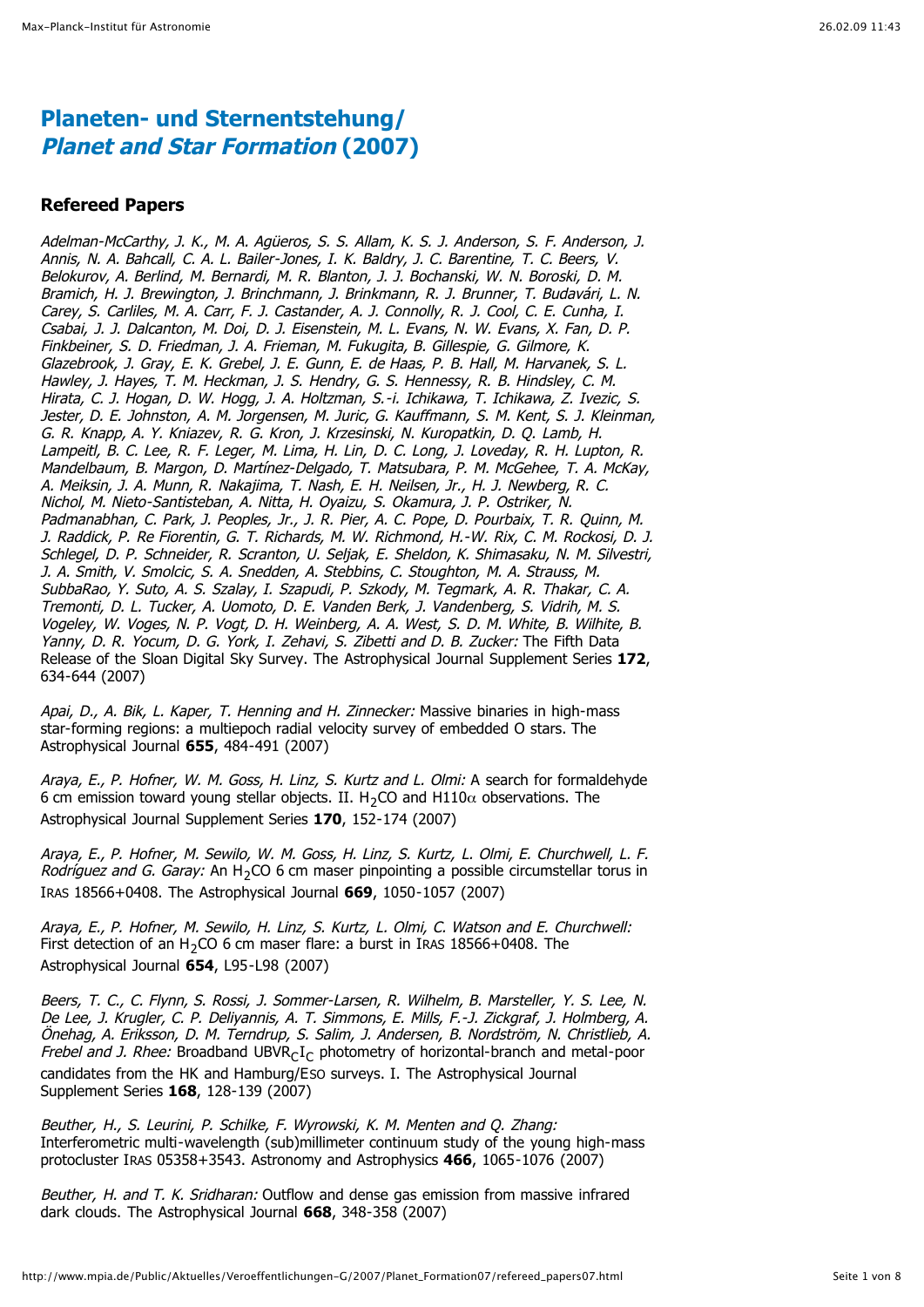Beuther, H. and J. Steinacker: The protostar in the massive infrared dark cloud IRDC 18223-3. The Astrophysical Journal **656**, L85-L88 (2007)

Beuther, H., A. J. Walsh, S. Thorwirth, Q. Zhang, T. R. Hunter, S. T. Megeath and K. M. Menten: Hot ammonia in NGC 6334I & I(N). Astronomy and Astrophysics **466**, 989-998 (2007)

Beuther, H., O. Zhang, E. A. Bergin, T. K. Sridharan, T. R. Hunter and S. Leurini: Dust and gas emission in the prototypical hot core G29.96-0.02 at sub-arcsecond resolution. Astronomy and Astrophysics **468**, 1045-1056 (2007)

Beuther, H., Q. Zhang, T. R. Hunter, T. K. Sridharan and E. A. Bergin: The  $10^5$  L<sub>o</sub> highmass protostellar object IRAS 23151+5912. Astronomy and Astrophysics **473**, 493-500 (2007)

Biazzo, K., L. Pasquini, L. Girardi, A. Frasca, L. da Silva, J. Setiawan, E. Marilli, A. P. Hatzes and S. Catalano: Deriving temperature, mass, and age of evolved stars from highresolution spectra. Application to field stars and the open cluster IC 4651. Astronomy and Astrophysics **475**, 981-989 (2007)

Biller, B. A., L. M. Close, E. Masciadri, E. Nielsen, R. Lenzen, W. Brandner, D. McCarthy, M. Hartung, S. Kellner, E. Mamajek, T. Henning, D. Miller, M. Kenworthy and C. Kulesa: An imaging survey for extrasolar panets around 45 close, young stars with the simultaneous differential imager at the Very Large Telescope and MMT. The Astrophysical Journal Supplement Series **173**, 143-165 (2007)

Birkmann, S. M., O. Krause, M. Hennemann, T. Henning, J. Steinacker and D. Lemke: A massive protostellar core with an infalling envelope. Astronomy and Astrophysics **474**, 883- 890 (2007)

Brauer, F., C. P. Dullemond, A. Johansen, T. Henning, H. Klahr and A. Natta: Survival of the mm-cm size grain population observed in protoplanetary disks. Astronomy and Astrophysics **469**, 1169-1182 (2007)

Brown, J. M., G. A. Blake, C. P. Dullemond, B. Merín, J. C. Augereau, A. C. A. Boogert, N. J. Evans, II, V. C. Geers, F. Lahuis, J. E. Kessler-Silacci, K. M. Pontoppidan and E. F. van Dishoeck: Cold disks: Spitzer Spectroscopy of disks around young stars with large gaps. The Astrophysical Journal **664**, L107-L110 (2007)

Caballero, J. A.: Southern wide very low-mass stars and brown dwarfs in resolved binary and multiple systems. The Astrophysical Journal **667**, 520-526 (2007)

Caballero, J. A.: A near-infrared/optical/X-ray survey in the centre of  $\sigma$  Orionis. Astronomische Nachrichten **328**, 917-927 (2007)

Caballero, J. A.: The brightest stars of the  $\sigma$  Orionis cluster. Astronomy and Astrophysics **466**, 917-930 (2007)

Caballero, J. A.: The widest ultracool binary. Astronomy and Astrophysics **462**, L61-L64 (2007)

Caballero, J. A., V. J. S. Béjar, R. Rebolo, J. Eislöffel, M. R. Zapatero Osorio, R. Mundt, D. Barrado Y Navascués, G. Bihain, C. A. L. Bailer-Jones, T. Forveille and E. L. Martín: The substellar mass function in  $\sigma$  Orionis. II. Optical, near-infrared and IRAC/Spitzer photometry of young cluster brown dwarfs and planetary-mass objects. Astronomy and Astrophysics **470**, 903-918 (2007)

Caballero, J. A. and E. Solano: Albus 1: a very bright white dwarf candidate. The Astrophysical Journal **665**, L151-L154 (2007)

Carmona, A., M. E. van den Ancker and T. Henning: Optical spectroscopy of close companions to nearby Herbig Ae/Be and T Tauri stars. Astronomy and Astrophysics **464**, 687-695 (2007)

Carmona, A., M. E. van den Ancker, T. Henning, M. Goto, D. Fedele and B. Stecklum: A search for near-infrared molecular hydrogen emission in the CTTS LkH $\alpha$  264 and the debris disk 49 Ceti. Astronomy and Astrophysics **476**, 853-862 (2007)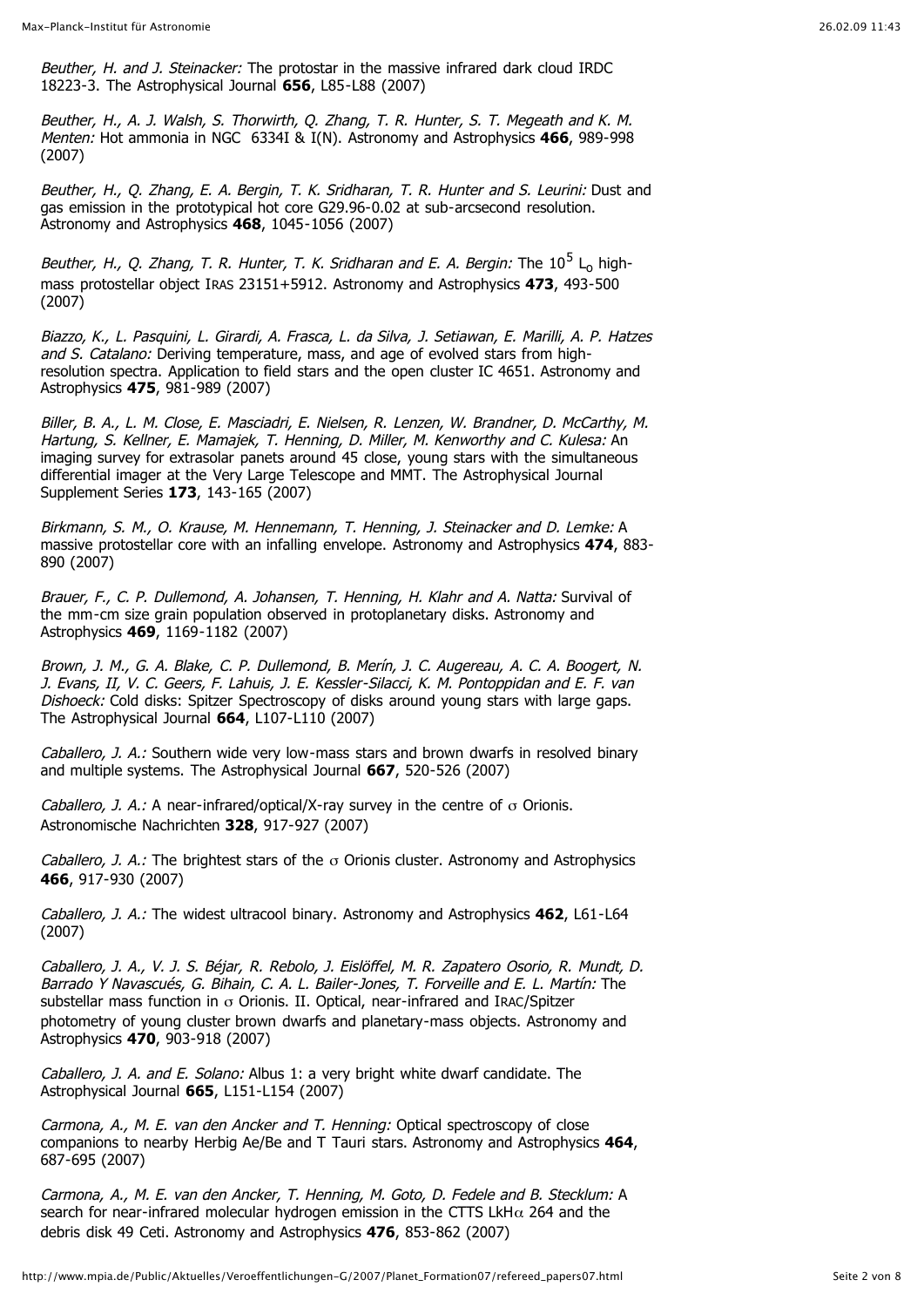Carollo, D., T. C. Beers, Y. S. Lee, M. Chiba, J. E. Norris, R. Wilhelm, T. Sivarani, B. Marsteller, J. A. Munn, C. A. L. Bailer-Jones, P. R. Fiorentin and D. G. York: Two stellar components in the halo of the Milky Way. Nature **450**, 1020-1025 (2007)

Chen, X., R. Launhardt and T. Henning: Ovro  $N<sub>2</sub>H<sup>+</sup>$  observations of class 0 protostars: constraints on the formation of binary stars. The Astrophysical Journal **669**, 1058-1071 (2007)

Chen, X. P., R. Launhardt and T. Henning: VLT/NACO adaptive optics imaging of GSS 30 IRS1: a protostellar binary system? Astronomy and Astrophysics **475**, 277-280 (2007)

Chesneau, O., F. Lykou, B. Balick, E. Lagadec, M. Matsuura, N. Smith, A. Spang, S. Wolf and A. A. Zijlstra: A silicate disk in the heart of the Ant. Astronomy and Astrophysics **473**, L29-L32 (2007)

Dannerbauer, H. and F. Walter: The Search for the very high-redshift tail of submillimeter galaxies. Astronomische Nachrichten **328**, 644 (2007)

Doucet, C., E. Habart, E. Pantin, C. Dullemond, P. O. Lagage, C. Pinte, G. Duchêne and F. Ménard: HD 97048: a closer look at the disk. Astronomy and Astrophysics **470**, 625-631 (2007)

Dullemond, C. P., T. Henning, R. Visser, V. C. Geers, E. F. van Dishoeck and K. M. Pontoppidan: Dust sedimentation in protoplanetary disks with polycyclic aromatic hydrocarbons. Astronomy and Astrophysics **473**, 457-466 (2007)

Dutrey, A., T. Henning, S. Guilloteau, D. Semenov, V. Piétu, K. Schreyer, A. Bacmann, R. Launhardt, J. Pety and F. Gueth: Chemistry in disks. I. Deep search for  $N2H^{+}$  in the protoplanetary disks around LkCa 15, MWC 480, and DM Tauri. Astronomy and Astrophysics **464**, 615-623 (2007)

Geers, V. C., K. M. Pontoppidan, E. F. van Dishoeck, C. P. Dullemond, J. C. Augereau, B. Merín, I. Oliveira and J. W. Pel: Spatial separation of small and large grains in the transitional disk around the young star IRS 48. Astronomy and Astrophysics **469**, L35-L38 (2007)

Geißler, K., S. Kellner, W. Brandner, E. Masciadri, M. Hartung, T. Henning, R. Lenzen, L. Close, M. Endl and M. Kürster: A direct and differential imaging search for sub-stellar companions to  $\epsilon$  Indi A. Astronomy and Astrophysics **461**, 665-668 (2007)

Gouliermis, D. A., T. Henning, W. Brandner, A. E. Dolphin, M. Rosa and B. Brandl: Discovery of the pre-main-sequence population of the stellar association LH 95 in the Large Magellanic Cloud with Hubble Space Telescope advanced camera for surveys observations. The Astrophysical Journal **665**, L27-L30 (2007)

Gouliermis, D. A., S. P. Quanz and T. Henning: Clustered star formation in the Small Magellanic Cloud. A Spitzer/IRAC view of the star-forming region NGC 602/N 90. The Astrophysical Journal (2007)

Grady, C. A., G. Schneider, K. Hamaguchi, M. L. Sitko, W. J. Carpenter, D. Hines, K. A. Collins, G. M. Williger, B. E. Woodgate, T. Henning, F. Ménard, D. Wilner, R. Petre, P. Palunas, A. Quirrenbach, J. A. Nuth, III, M. D. Silverstone and J. S. Kim: The disk and environment of a young Vega analog: HD 169142. The Astrophysical Journal **665**, 1391- 1406 (2007)

Gredel, R.: Quantitative optical and near-infrared spectroscopy of H2 towards HH91A. Astronomy and Astrophysics **474**, 941-950 (2007)

Güdel, M. and A. Telleschi: The X-ray soft excess in classical T Tauri stars. Astronomy and Astrophysics **474**, L25-L28 (2007)

Guenther, E. W., M. Esposito, R. Mundt, E. Covino, J. M. Alcalá, F. Cusano and B. Stecklum: Pre-main sequence spectroscopic binaries suitable for VLTI observations. Astronomy and Astrophysics **467**, 1147-1155 (2007)

Herbst, T. M., M. Hartung, M. E. Kasper, C. Leinert and T. Ratzka: Molecular hydrogen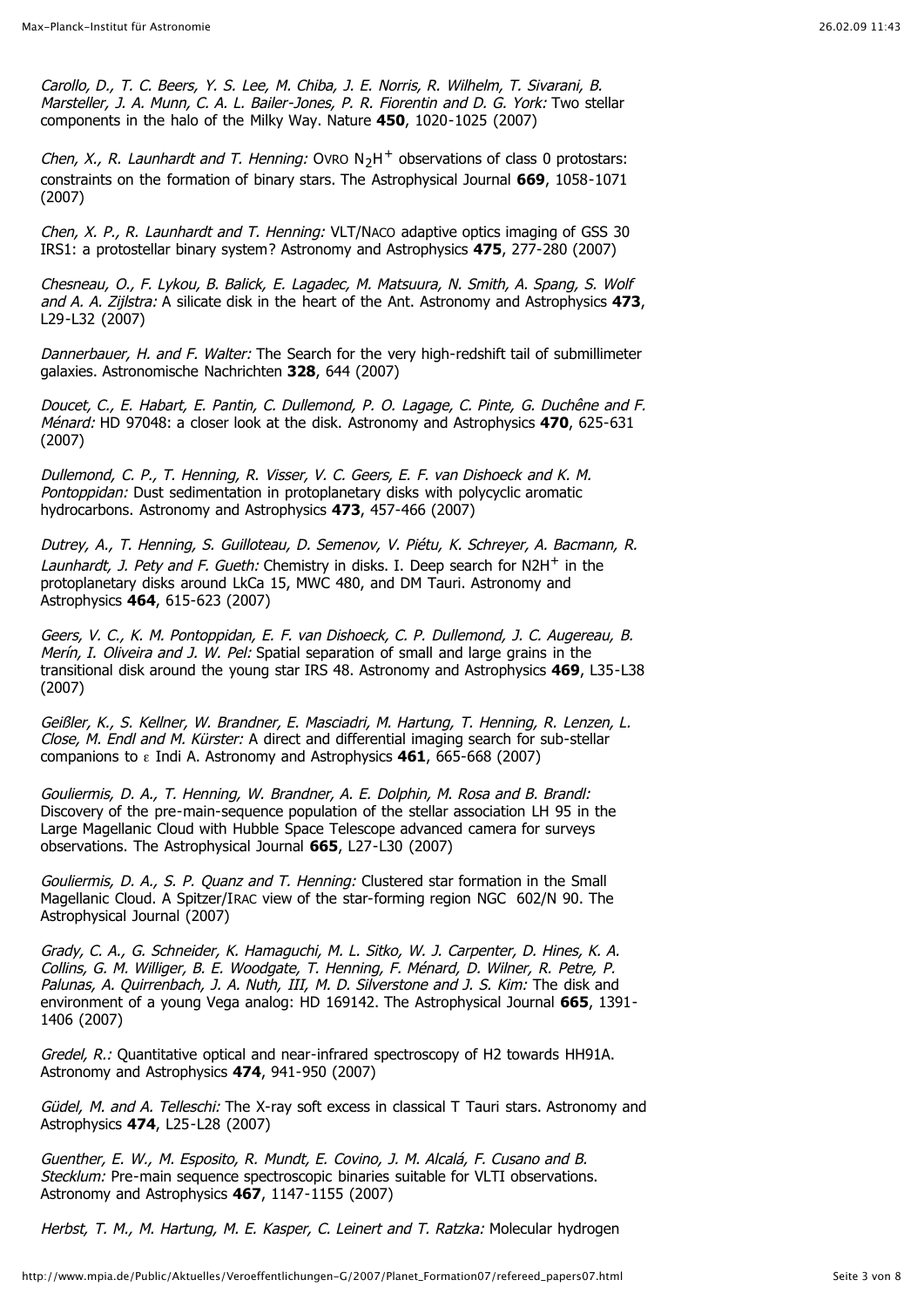outflows in the central arcseconds of the T Tauri system. The Astronomical Journal **134**, 359-366 (2007)

Hines, D. C., G. Schneider, D. Hollenbach, E. E. Mamajek, L. A. Hillenbrand, S. A. Metchev, M. R. Meyer, J. M. Carpenter, A. Moro-Martín, M. D. Silverstone, J. S. Kim, T. Henning, J. Bouwman and S. Wolf: The moth: an unusual circumstellar structure associated with HD 61005. The Astrophysical Journal **671**, L165-L168 (2007)

Hormuth, F., W. Brandner, S. Hippler, M. Janson and T. Henning: Direct imaging of the young spectroscopic binary HD 160934. Astronomy and Astrophysics **463**, 707-711 (2007)

Jäger, C., F. Huisken, H. Mutschke, T. Henning, W. Poppitz and I. Voicu: Identification and spectral properties of PAHs in carbonaceous material produced by laser pyrolysis. Carbon **45**, 2981-2994 (2007)

Janson, M.: Celestial exoplanet survey occulter: A concept for direct imaging of extrasolar Earth-like planets from the ground. Publications of the Astronomical Society of the Pacific **119**, 214-227 (2007)

Janson, M., W. Brandner, T. Henning, R. Lenzen, B. McArthur, G. F. Benedict, S. Reffert, E. Nielsen, L. Close, B. Biller, S. Kellner, E. Günther, A. Hatzes, E. Masciadri, K. Geissler and M. Hartung: NACO-SDI direct imaging search for the exoplanet  $\epsilon$  Eri b. The Astronomical Journal **133**, 2442-2456 (2007)

Janson, M., W. Brandner, R. Lenzen, L. Close, E. Nielsen, M. Hartung, T. Henning and H. Bouy: Improved age constraints for the AB Doradus quadruple system. The binary nature of AB Doradus B. Astronomy and Astrophysics **462**, 615-620 (2007)

Joergens, V. and A. Müller: 16-20  $M_{Jup}$  radial velocity companion orbiting the brown dwarf candidate Cha H $\alpha$  8. The Astrophysical Journal **666**, L113-L116 (2007)

Johansen, A., J. S. Oishi, M.-M. M. Low, H. Klahr, T. Henning and A. Youdin: Rapid planetesimal formation in turbulent circumstellar disks. Nature **448**, 1022-1025 (2007)

Johansen, A. and A. Youdin: Protoplanetary disk turbulence driven by the streaming instability: nonlinear saturation and particle concentration. The Astrophysical Journal **662**, 627-641 (2007)

Johnas, C. M. S., E. W. Guenther, V. Joergens, A. Schweitzer and P. H. Hauschildt: Lithium abundances of very low mass members of Chamaeleon I. Astronomy and Astrophysics **475**, 667-675 (2007)

Jonkheid, B., C. P. Dullemond, M. R. Hogerheijde and E. F. van Dishoeck: Chemistry and line emission from evolving Herbig Ae disks. Astronomy and Astrophysics **463**, 203-216 (2007)

Juhász, A., T. Prusti, P. Ábrahám and C. P. Dullemond: Long-term infrared variability of the UX Ori-type star SV Cep. Monthly Notices of the Royal Astronomical Society **374**, 1242- 1252 (2007)

Kasper, M., D. Apai, M. Janson and W. Brandner: A novel L-band imaging search for giant planets in the Tucana and  $\beta$  Pictoris moving groups. Astronomy and Astrophysics 472, 321-327 (2007)

Kessler-Silacci, J. E., C. P. Dullemond, J. C. Augereau, B. Merín, V. C. Geers, E. F. van Dishoeck, N. J. Evans, II, G. A. Blake and J. Brown: Probing protoplanetary disks with silicate emission: Where is the silicate emission zone? The Astrophysical Journal **659**, 680- 684 (2007)

Kornet, K., S. Wolf and M. Rózyczka: On the diversity of giant planets  $-$  Simulating the evolution of solids in protoplanetary disks. Planetary and Space Science **55**, 536-546 (2007)

Krause, M., C. Fendt and N. Neininger: Magnetic interaction of jets and molecular clouds in NGC 4258. Astronomy and Astrophysics **467**, 1037-1048 (2007)

Krause, O., C. Fendt and N. Neininger: Magnetic interaction of jets and molecular clouds in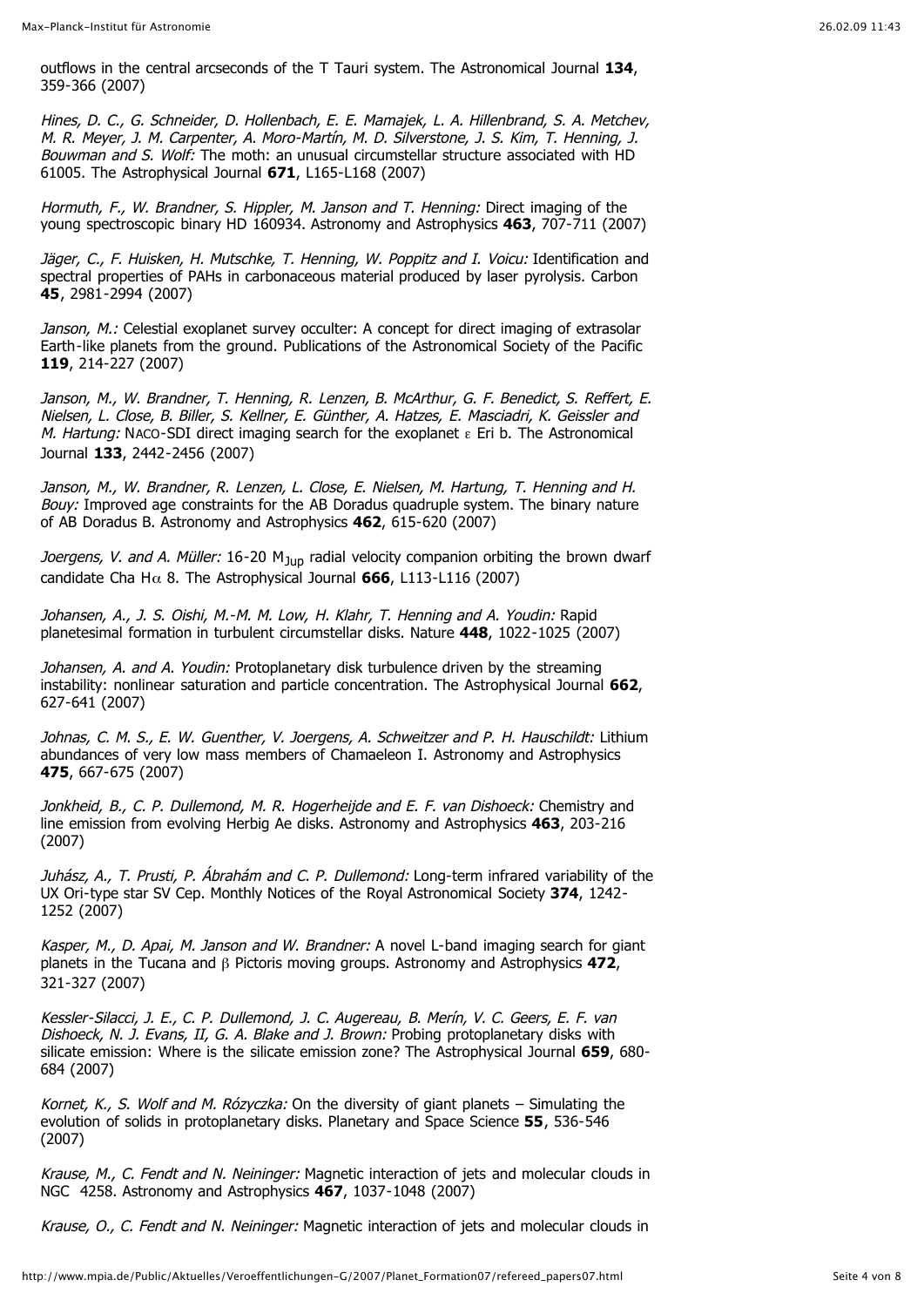NGC 4258. Astronomy & Astrophysics **467**, 1037-1048 (2007)

Lara, L. M., H. Boehnhardt, R. Gredel, P. J. Gutiérrez, R. Rodrigo and M. J. Vidal-Nuñez: Behavior of comet 9P/Tempel 1 around the Deep Impact event. Astronomy and Astrophysics **465**, 1061-1067 (2007)

Lee, C.-F., P. T. P. Ho, N. Hirano, H. Beuther, T. L. Bourke, H. Shang and Q. Zhang: HH 212: Submillimeter Array observations of a remarkable protostellar jet. The Astrophysical Journal **659**, 499-511 (2007)

Lehtinen, K., D. Russeil, M. Juvela, K. Mattila and D. Lemke: I<span class="mpia-Kap">SO</span> far infrared observations of the high latitude cloud L1642. II. Correlated variations of far infrared emissivity and temperature of "classical large" dust particles. Astronomy and Astrophysics **466**, 969-976 (2007)

Leinert, C. and B. Moster: Evidence for dust accumulation just outside the orbit of Venus. Astronomy and Astrophysics **472**, 335-340 (2007)

Leurini, S., H. Beuther, P. Schilke, F. Wyrowski, Q. Zhang and K. M. Menten: Multi-line (sub)millimetre observations of the high-mass proto cluster IRAS 05358+3543. Astronomy and Astrophysics **475**, 925-939 (2007)

Llamas-Jansa, I., C. Jäger, H. Mutschke and T. Henning: Far-ultraviolet to near-infrared optical properties of carbon nanoparticles produced by pulsed-laser pyrolysis of hydrocarbons and their relation with structural variations. Carbon 1542-1557 (2007)

Markwick-Kemper, F., S. C. Gallagher, D. C. Hines and J. Bouwman: Dust in the wnd: crystalline silicates, corundum, and periclase in PG 2112+059. The Astrophysical Journal **668**, L107-L110 (2007)

Meisenheimer, K., K. R. W. Tristram, W. Jaffe, F. Israel, N. Neumayer, D. Raban, H. Röttgering, W. D. Cotton, U. Graser, T. Henning, C. Leinert, B. Lopez, G. Perrin and A. Prieto: Resolving the innermost parsec of Centaurus A at mid-infrared wavelengths. Astronomy and Astrophysics **471**, 453-465 (2007)

Menut, J. L., E. Gendron, M. Schartmann, P. Tuthill, B. Lopez, W. C. Danchi, S. Wolf, A. M. Lagrange, S. Flament, D. Rouan, Y. Clénet and N. Berruyer: The carbon star IRC+10216: linking the complex inner region with its spherical large-scale structures. Monthly Notices of the Royal Astronomical Society **376**, L7-L10 (2007)

Merín, B., J. C. Augereau, E. F. van Dishoeck, J. Kessler-Silacci, C. P. Dullemond, G. A. Blake, F. Lahuis, J. M. Brown, V. C. Geers, K. M. Pontoppidan, F. Comerón, A. Frasca, S. Guieu, J. M. Alcalá, A. C. A. Boogert, N. J. Evans, II, P. D'Alessio, L. G. Mundy and N. Chapman: Abundant crystalline silicates in the disk of a very low mass star. The Astrophysical Journal **661**, 361-367 (2007)

Moro-Martín, A., J. M. Carpenter, M. R. Meyer, L. A. Hillenbrand, R. Malhotra, D. Hollenbach, J. Najita, T. Henning, J. S. Kim, J. Bouwman, M. D. Silverstone, D. C. Hines, S. Wolf, I. Pascucci, E. E. Mamajek and J. Lunine: Are debris disks and massive planets correlated? The Astrophysical Journal **658**, 1312-1321 (2007)

Moro-Martín, A., R. Malhotra, J. M. Carpenter, L. A. Hillenbrand, S. Wolf, M. R. Meyer, D. Hollenbach, J. Najita and T. Henning: The dust, planetesimals, and planets of HD 38529. The Astrophysical Journal **668**, 1165-1173 (2007)

Nielbock, M., R. Chini, V. H. Hoffmeister, C. M. Scheyda, J. Steinacker, D. Nürnberger and R. Siebenmorgen: The morphology of M 17-UC1: a disk candidate surrounding a hypercompact H II region. The Astrophysical Journal **656**, L81-L84 (2007)

Palau, A., R. Estalella, J. M. Girart, P. T. P. Ho, O. Zhang and H. Beuther: Star formation in a clustered environment around the UCH {II} region in IRAS 20293+3952. Astronomy and Astrophysics **465**, 219-233 (2007)

Palau, A., R. Estalella, P. T. P. Ho, H. Beuther and M. T. Beltrán: Unveiling the nature and interaction of the intermediate/high-mass YSOs in IRAS 20343+4129. Astronomy and Astrophysics **474**, 911-922 (2007)

Pascucci, I., D. Hollenbach, J. Najita, J. Muzerolle, U. Gorti, G. J. Herczeg, L. A. Hillenbrand,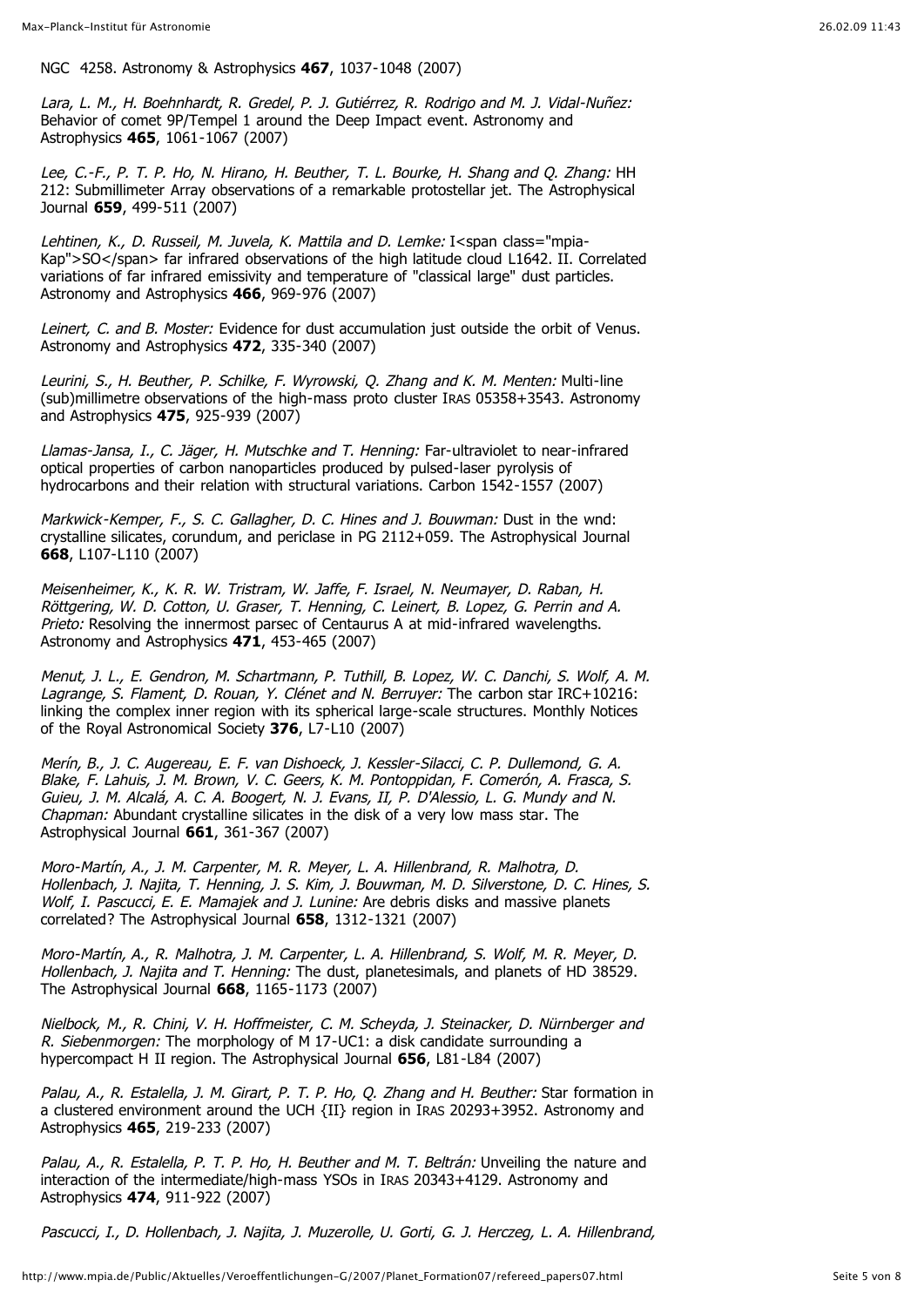J. S. Kim, J. M. Carpenter, M. R. Meyer, E. E. Mamajek and J. Bouwman: Detection of [Ne II] emission from young circumstellar disks. The Astrophysical Journal **663**, 383-393 (2007)

Pasquini, L., M. P. Döllinger, A. Weiss, L. Girardi, C. Chavero, A. P. Hatzes, L. da Silva and J. Setiawan: Evolved stars suggest an external origin of the enhanced metallicity in planethosting stars. Astronomy and Astrophysics **473**, 979-982 (2007)

Pavlyuchenkov, Y. and C. P. Dullemond: Dust crystallinity in protoplanetary disks: the effect of diffusion/viscosity ratio. Astronomy and Astrophysics **471**, 833-840 (2007)

Pavlyuchenkov, Y., T. Henning and D. Wiebe: Do we need to know the temperature in prestellar cores? The Astrophysical Journal **669**, L101-L104 (2007)

Pavlyuchenkov, Y., D. Semenov, T. Henning, S. Guilloteau, V. Piétu, R. Launhardt and A. Dutrey: Molecular line radiative transfer in protoplanetary disks: Monte Carlo simulations versus approximate methods. The Astrophysical Journal **669**, 1262-1278 (2007)

Perrin, G., T. Verhoelst, S. T. Ridgway, J. Cami, Q. N. Nguyen, O. Chesneau, B. Lopez, C. Leinert and A. Richichi: The molecular and dusty composition of Betelgeuse's inner circumstellar environment. Astronomy and Astrophysics **474**, 599-608 (2007)

Pontoppidan, K. M., C. P. Dullemond, G. A. Blake, A. C. A. Boogert, E. F. van Dishoeck, N. J. Evans, II, J. Kessler-Silacci and F. Lahuis: Modeling Spitzer observations of VV Ser. I. The circumstellar disk of a UX Orionis star. The Astrophysical Journal **656**, 980-990 (2007)

Pontoppidan, K. M., C. P. Dullemond, G. A. Blake, N. J. Evans, II, V. C. Geers, P. M. Harvey and W. Spiesman: Modeling Spitzer observations of VV Ser. II. An extended quantumheated nebula and a disk shadow. The Astrophysical Journal **656**, 991-1000 (2007)

Pontoppidan, K. M., K. R. Stapelfeldt, G. A. Blake, E. F. van Dishoeck and C. P. Dullemond: Deep Spitzer spectroscopy of the "Flying Saucer" edge-on disk: large grains beyond 50 AU. The Astrophysical Journal **658**, L111-L114 (2007)

Posch, T., A. Baier, H. Mutschke and T. Henning: Carbonates in space: the challenge of low-temperature data. The Astrophysical Journal **668**, 993-1000 (2007)

Posch, T., H. Mutschke, M. Trieloff and T. Henning: Infrared spectroscopy of calciumaluminium-rich inclusions: analog material for protoplanetary dust? The Astrophysical Journal **656**, 615-620 (2007)

 $Qiu, K, O, Zhana, H. Beuther and J. Yana: High-resolution imaging of molecular outflows$ in massive young stars. The Astrophysical Journal **654**, 361-372 (2007)

Quanz, S. P., D. Apai and T. Henning: Dust rings and filaments around the isolated young star V1331 Cygni. The Astrophysical Journal **656**, 287-292 (2007)

Quanz, S. P., T. Henning, J. Bouwman, H. Linz and F. Lahuis: Deeply embedded objects and shocked molecular hydrogen: the environment of the FU Orionis stars RNO 1B/1C. The Astrophysical Journal **658**, 487-497 (2007)

Quanz, S. P., T. Henning, J. Bouwman, R. van Boekel, A. Juhász, H. Linz, K. M. Pontoppidan and F. Lahuis: Evolution of dust and ice features around FU Orionis objects. The Astrophysical Journal **668**, 359-383 (2007)

Ratzka, T., C. Leinert, T. Henning, J. Bouwman, C. P. Dullemond and W. Jaffe: High spatial resolution mid-infrared observations of the low-mass young star TW Hydrae. Astronomy and Astrophysics **471**, 173-185 (2007)

IRAS Ravikumar, C. D., M. Puech, H. Flores, D. Proust, F. Hammer, M. Lehnert, A. Rawat, P. Amram, C. Balkowski, D. Burgarella, P. Cassata, C. Cesarsky, A. Cimatti, F. Combes, E. Daddi, H. Dannerbauer, S. di Serego Alighieri, D. Elbaz, B. Guiderdoni, A. Kembhavi, Y. C. Liang, L. Pozzetti, D. Vergani, J. Vernet, H. Wozniak and X. Z. Zheng: New spectroscopic redshifts from the CDFS and a test of the cosmological relevance of the GOODS-South field. Astronomy and Astrophysics **465**, 1099-1108 (2007)

Ravikumar, C. D., M. Puech, H. Flores, D. Proust, F. Hammer, M. Lehnert, A. Rawat, P. Amram, C. Balkowski, D. Burgarella, P. Cassata, C. Cesarsky, A. Cimatti, F. Combes, E.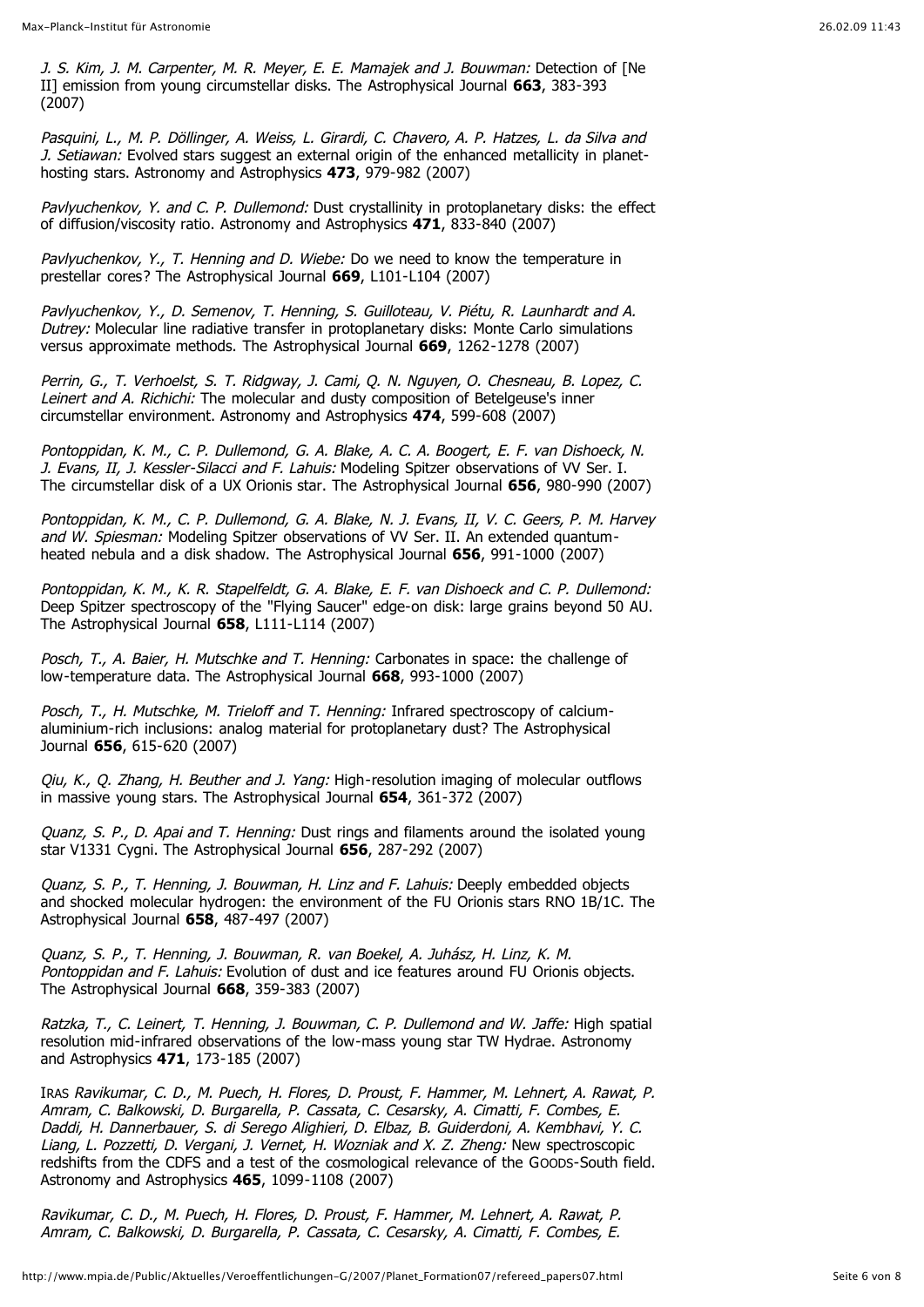Daddi, H. Dannerbauer, S. di Serego Alighieri, D. Elbaz, B. Guiderdoni, A. Kembhavi, Y. C. Liang, L. Pozzetti, D. Vergani, J. Vernet, H. Wozniak and X. Z. Zheng: 531 New spectroscopic redshifts from the CDFS and a test on the cosmoligacal relevance of the Goods-South field. Astronomy & Astrophysics **465**, 1099-1108 (2007)

Re Fiorentin, P., C. A. L. Bailer-Jones, Y. S. Lee, T. C. Beers, T. Sivarani, R. Wilhelm, C. Allende Prieto and J. E. Norris: Estimation of stellar atmospheric parameters from SDSS/SEGUE spectra. Astronomy and Astrophysics **467**, 1373-1387 (2007)

Rochau, B., D. A. Gouliermis, W. Brandner, A. E. Dolphin and T. Henning: The star-forming region NGC 346 in the Small Magellanic Cloud with Hubble Space Telescope ACS observations. II. Photometric study of the intermediate-age star cluster BS 90. The Astrophysical Journal **664**, 322-331 (2007)

Rouillé, G., M. Arold, A. Staicu, S. Krasnokutski, F. Huisken, T. Henning, X. Tan and F. *Salama:*  $S_1({}^1A_1)$ <- $S_0({}^1A_1)$  transition of benzo[q,h,i]perylene in supersonic jets and rare gas matrices. Journal of Chemical Physics **126**, 4311 (2007)

Setiawan, J., P. Weise, T. Henning, R. Launhardt, A. Müller and J. Rodmann: Evidence for a panetary companion around a nearby young star. The Astrophysical Journal **660**, L145- L148 (2007)

Sheffer, Y., M. Rogers, S. R. Federman, D. L. Lambert and R. Gredel: Hubble Space Telescope Survey of interstellar  ${}^{12}$ CO/ ${}^{13}$ CO in the solar neighborhood. The Astrophysical Journal **667**, 1002-1016 (2007)

Shi, Y., P. Ogle, G. H. Rieke, R. Antonucci, D. C. Hines, P. S. Smith, F. J. Low, J. Bouwman and C. Willmer: Aromatic features in AGNs: star-forming infrared luminosity function of AGN host galaxies. The Astrophysical Journal **669**, 841-861 (2007)

Sicilia-Aguilar, A., L. W. Hartmann, D. Watson, C. Bohac, T. Henning and J. Bouwman: Silicate dust in evolved protoplanetary disks: growth, sedimentation, and accretion. The Astrophysical Journal **659**, 1637-1660 (2007)

Stickel, M., U. Klaas and D. Lemke: The ISOPHOT 170 μm Serendipity Survey. III. FIR statistics of optically identified galaxies. Astronomy and Astrophysics **466**, 831-838 (2007)

Stickel, M., O. Krause, U. Klaas and D. Lemke: The ISOPHOT 170 μm Serendipity Survey. IV. The far-infrared sky atlas. Astronomy and Astrophysics **466**, 1205-1210 (2007)

Stickel, M., O. Krause, U. Klaas and D. Lemke: The ISOPHOT 170 um Serendipity Survey. IV. The far infrared sky atlas. Astronomy & Astrophysics **466**, 1205-1210 (2007)

Strassmeier, K. G., K. Agabi, L. Agnoletto, A. Allan, M. I. Andersen, W. Ansorge, F. Bortoletto, R. Briguglio, J. T. Buey, S. Castellini, V. Coudé du Foresto, L. Damé, H. J. Deeg, C. Eiroa, G. Durand, D. Fappani, M. Frezzotti, T. Granzer, A. Gröschke, H. J. Kärcher, R. Lenzen, A. Mancini, C. Montanari, A. Mora, A. Pierre, O. Pirnay, F. Roncella, F. X. Schmider, I. Steele, J. W. V. Storey, N. F. H. Tothill, T. Travouillon and L. Vittuari: Telescope and instrument robotization at Dome C. Astronomische Nachrichten **328**, 451-474 (2007)

Tristram, K. R. W., K. Meisenheimer, W. Jaffe, M. Schartmann, H. W. Rix, C. Leinert, S. Morel, M. Wittkowski, H. Röttgering, G. Perrin, B. Lopez, D. Raban, W. D. Cotton, U. Graser, F. Paresce and T. Henning: Resolving the complex structure of the dust torus in the active nucleus of the Circinus galaxy. Astronomy and Astrophysics **474**, 837-850 (2007)

Tsalmantza, P., M. Kontizas, C. A. L. Bailer-Jones, B. Rocca-Volmerange, R. Korakitis, E. Kontizas, E. Livanou, A. Dapergolas, I. Bellas-Velidis, A. Vallenari and M. Fioc: Towards a library of synthetic galaxy spectra and preliminary results of classification and parametrization of unresolved galaxies for Gaia. Astronomy and Astrophysics **470**, 761-770 (2007)

Turner, N. J., T. Sano and N. Dziourkevitch: Turbulent mixing and the dead zone in protostellar disks. The Astrophysical Journal **659**, 729-737 (2007)

van Boekel, R.: Astrophysics: water worlds in the making. Nature **447**, 535-536 (2007)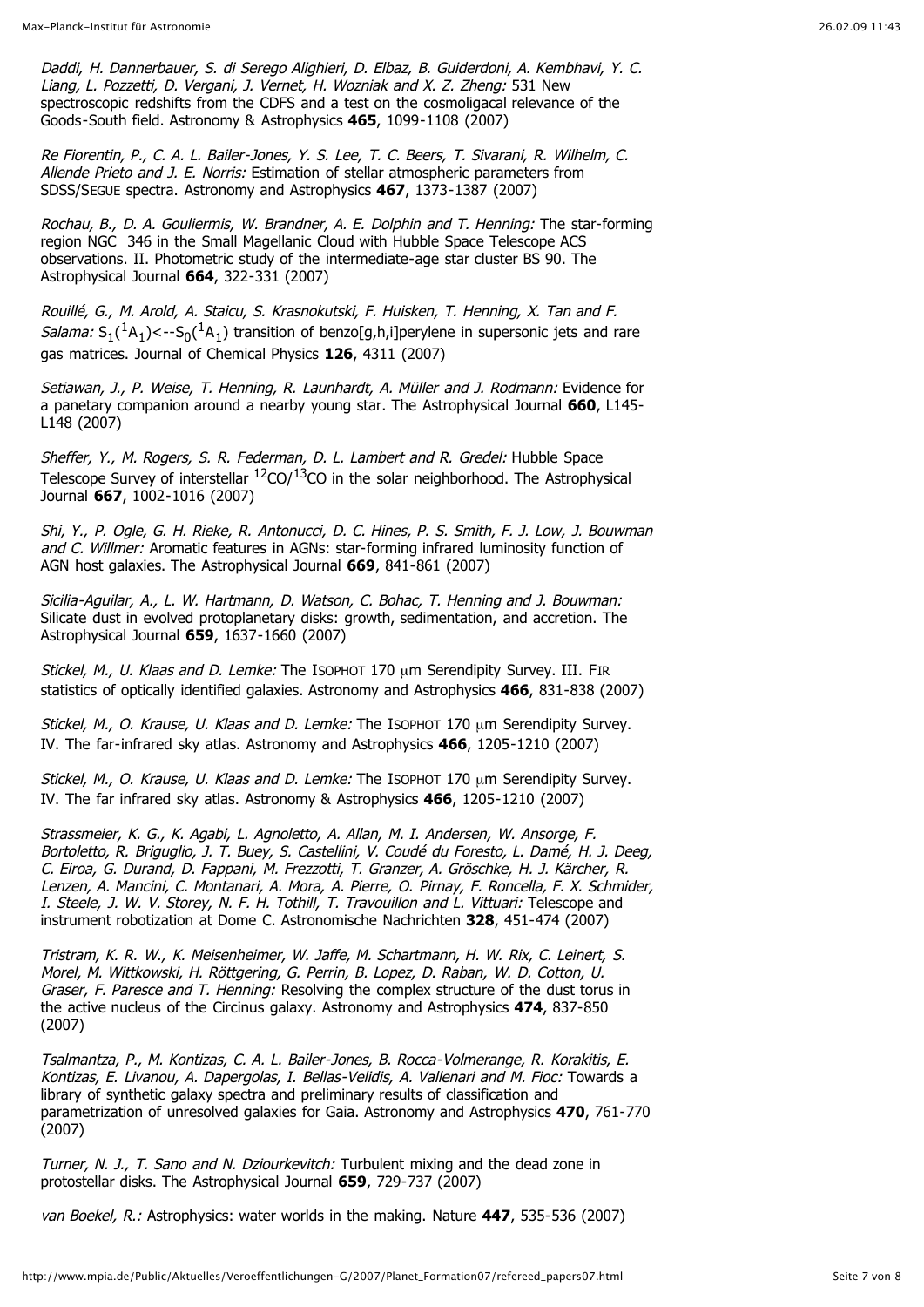Visser, R., V. C. Geers, C. P. Dullemond, J. C. Augereau, K. M. Pontoppidan and E. F. van Dishoeck: PAH chemistry and IR emission from circumstellar disks. Astronomy and Astrophysics **466**, 229-241 (2007)

Voshchinnikov, N., G. Videen and T. Henning: Effective medium theories for irregular fluffy structures: aggregation of small particles. Applied Optics **46**, 4065-4072 (2007)

Weldrake, D. T. F., P. D. Sackett and T. J. Bridges: A Deep Wide-Field Variable Star Catalog of  $\omega$  Centauri The Astronomical Journal **133**, 1447-1469 (2007)

Wolf, S., A. Moro-Martín and G. D'Angelo: Signatures of planets in protoplanetary and debris disks. Planetary and Space Science **55**, 569-581 (2007)

Youdin, A. and A. Johansen: Protoplanetary disk turbulence driven by the streaming instability: linear evolution and numerical methods. The Astrophysical Journal **662**, 613- 626 (2007)

Zapatero Osorio, M. R., J. A. Caballero, V. J. S. Béjar, R. Rebolo, D. Barrado Y Navascués, G. Bihain, J. Eislöffel, E. L. Martín, C. A. L. Bailer-Jones, R. Mundt, T. Forveille and H. Bouy: Discs of planetary-mass objects in  $\sigma$  Orionis. Astronomy and Astrophysics **472**, L9-L12 (2007)

Zhang, Q., T. R. Hunter, H. Beuther, T. K. Sridharan, S. Y. Liu, Y. N. Su, H. R. Chen and Y. Chen: Multiple jets from the high-mass (proto)stellar cluster AFGL 5142. The Astrophysical Journal **658**, 1152-1163 (2007)

Zhang, Q., T. K. Sridharan, T. R. Hunter, Y. Chen, H. Beuther and F. Wyrowski: A jet-like outflow toward the high-mass (proto)stellar object IRAS 18566+0408. Astronomy and Astrophysics **470**, 269-279 (2007)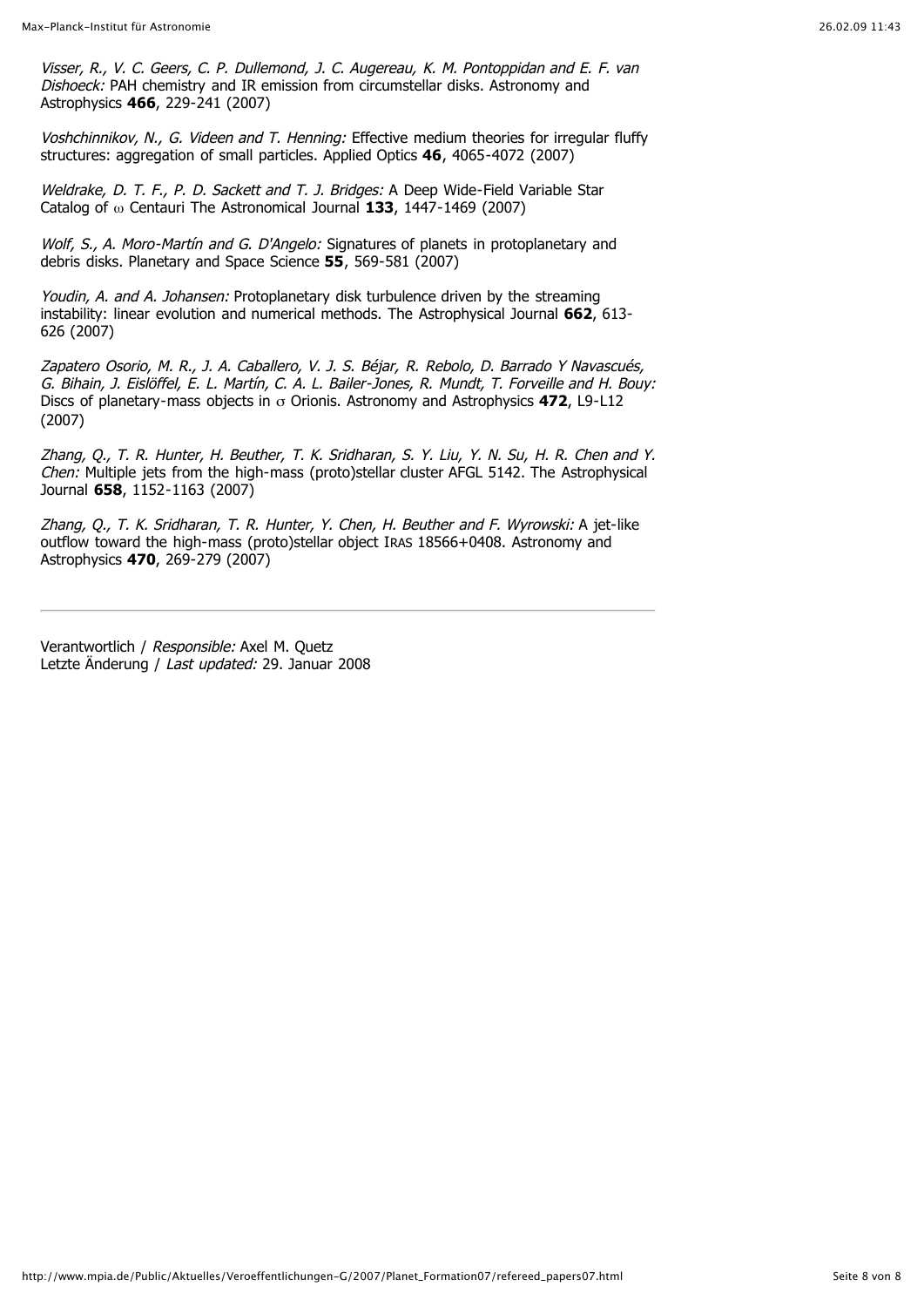## **Planeten- und Sternentstehung/ Planet and Star Formation (2007)**

#### **Contributed Papers**

Afonso, C. and T. Henning: The Pan-Planets project. In: Transiting Extrasolar Planets Workshop, (Eds.) C. Afonso, D. Weldrake, T. Henning. ASP Conf. Ser. **366**, ASP, 326-331 (2007)

Beers, T. C., Y. Lee, T. Sivarani, C. Allende Prieto, R. Wilhelm, P. R. Fiorentin, C. Bailer-Jones, J. E. Norris and S. C. Team: The SDSS-I Value-Added Catalog of stellar parameters and the SEGUE pipeline. Memorie della Societa Astronomica Italiana **77**, 1171 (2006)

Boss, A. P., R. P. Butler, W. B. Hubbard, P. A. Ianna, M. Kürster, J. J. Lissauer, M. Mayor, K. J. Meech, F. Mignard, A. J. Penny, A. Quirrenbach, J. C. Tarter and A. Vidal-Madjar: Working Group on Extrasolar Planets. In: Reports on Astronomy 2002-2005, (Ed.) O. Engvold. IAU Transactions **26A**, Cambridge Univ. Press, 183-186 (2007)

Bowdley, D., F. Hormuth, K. Sonnenberg, M. Endriss, L. Kurtze, F. Lewis, M. Beer and T. Brown: Minor Planet Observations [F65 Haleakala-Faulkes Telescope North]. Minor Planet Circulars **5987**, (2007)

Busch, M., F. Hormuth and S. Honig: Minor Planet Observations [611 Starkenburg]. Minor Planet Circulars **5931**, (2007)

Byström, J., N. Ryde, S. Feltzing, J. Holmberg and T. Bensby: The determination of stellar parameters of giants in the galactic disks and bulge. In: Stellar Populations as Building Blocks of Galaxies, (Eds.) A. Vazdekis, R. Peletier. IAU Symposium **241**, Cambridge Univ. Press, 235-236 (2007)

Corbally, C., S. Giridhar, C. Bailer-Jones, R. Humphreys, D. Kirkpatrick, T. L. Evans, X. Luri, D. Minniti, L. Pasinetti, V. Straizys and W. Weiss: Commission 45: stellar classification. In: Reports on Astronomy 2003-2005 (Ed.) O. Engvold. IAU Transactions **26**, Cambridge Univ. Press, 221-231 (2007)

Corbally, C. J., C. A. L. Bailer-Jones, S. Giridhar and T. H. Lloyd Evans: Joint discussion 13 exploiting large surveys for Galactic astronomy. In: Highlights of Astronomy, (Ed.) K. van der Hucht. Highlights of Astronomy **14**, Cambridge Univ. Press, 395-419 (2007)

Grosbøl, P., H. Dottori and R. Gredel: Young stellar clusters triggered by a density wave in NGC 2997. In: Triggered Star Formation in a Turbulent Interstellar Medium, (Eds.) B. G. Elmegreen, J. Palous. IAU Symposium **237**, Cambridge Univ. Press, 417-417 (2007)

Hennemann, M., S. M. Birkmann, O. Krause and D. Lemke: A (Sub)Millimeter survey of massive star-forming regions identified by the ISOPHOT Serendipity Survey (ISOSS). In: Triggered Star Formation in a Turbulent ISM, (Eds.) B. G. Elmegreen, J. Palous. IAU Symposium **237**, Cambridge Univ. Press, 424-424 (2007)

Hormuth, F.: Minor Planet Observations. Minor Planet Circulars **5958**, (2007)

Hormuth, F.: Comet Observations Minor Planet Circulars **5955**, (2007)

Kendrew, S., B. Brandl, R. Lenzen, L. Venema, H. U. Käufl, G. Finger, A. Glasse and R. Stuik: Mid-infrared instrumentation for the European Extremely Large Telescope. In: Cryogenic Optical Systems and Instruments XII, (Eds.) J. B. Heaney, L. G. Burriesci. SPIE **6692**, SPIE, 66920B (2007)

Launhardt, R., T. Henning, D. Queloz and A. Quirrenbach: Towards high-precision astrometry: diferential delay lines for PRIMA@VLTI. In: Exploring the Cosmic Frontier, ESO Astrophysics Symposia (Eds.) A. P. Lobanov, J. A. Zensus, C. CESArsky, P. Diamond. Springer, Berlin 2007, 265

Lemke, D., S. Birkmann, K. Einert, M. Ellenrieder, U. Groezinger, C. Haberstroh, T. Henning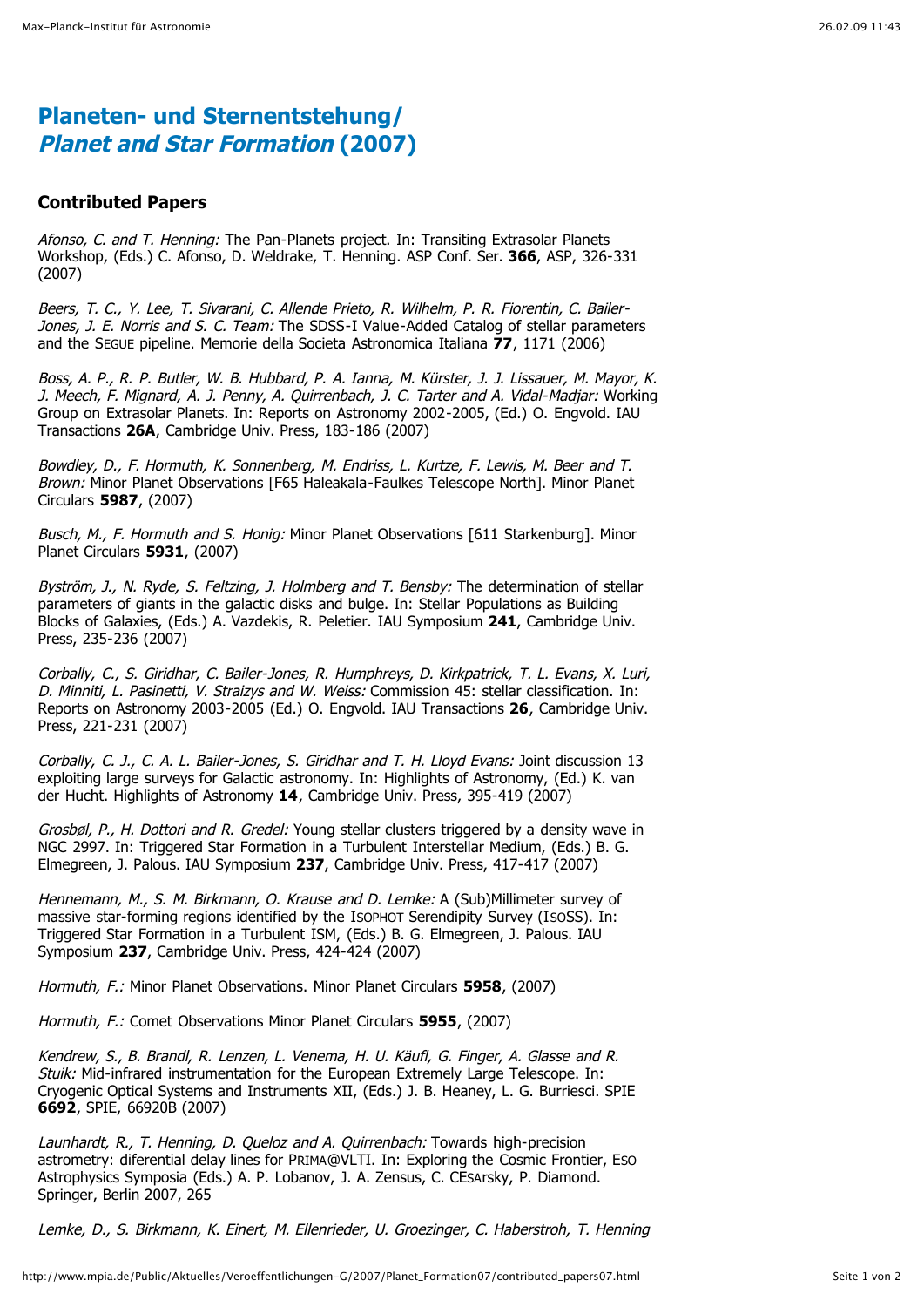and O. Krause: A new Test-Cryostat for the Grating- and Filter-Wheels of the MIRI- and NIRSpec-Instruments for JWST In: 3rd European Space Cryogenics Workshop Innovation and Challenges, ESA WPP- **277**, ESA/ESTEC, 1022-6656 (2007)

Linz, H., R. Klein, L. Looney, T. Henning, B. Stecklum and L. Å. Nyman: Southern IRDCs seen with Spitzer/MIPS. In: Triggered Star Formation in a Turbulent ISM, (Eds.) B. G. Elmegreen, J. Palous. IAU Symposium **237**, Cambridge Univ. Press, 440-440 (2007)

McNaught, R. H., L. Donato, V. Gonano, E. Pettarin, G. Lombardi, L. Bittesini, F. Hormuth, M. Tichy, M. Honkova, J. Ticha and P. Birtwhistle: Comet C/2007 T1 (McNaught). International Astronomical Union Circular **8877**, 1 (2007)

Nordström, B., J. Andersen and J. Holmberg: Evolution of the galactic disk from a local sample. In: Galaxy Evolution Across the Hubble Time, (Eds.) F. Combes, J. Palous. IAU Symposium **235**, Cambridge Univ. Press, 126-126 (2007)

Pakstiene, E., J. E. Solheim, G. Handler, B. Steininger, F. Rodler, M. Paparo, Z. Bognar, R. Patterson and M. Reed: Monitoring of the cool ZZ Ceti star PG 2303+243. In: Convection in Astrophysics, (Eds.) F. Kupka, I. Roxburgh, K. Lam Chan. IAU Symposium **239**, Cambridge Univ. Press, 382-384 (2007)

Schwartz, M., J. C. Merlin, M. Ory, T. Brown, M. Hidas, F. Hormuth and L. Kurtze: Minor Planet Observations [926 Tenagra II Observatory]. Minor Planet Circulars **5986**, (2007)

Stegmaier, J. M., S. M. Birkmann, U. Grözinger, N. Haegel, D. Lemke and O. Krause: Transients in stressed Ge: Ga photoconductors under high background for PACS. In: Infrared Spaceborne Remote Sensing and Instrumentation XV, (Ed.) M. Strojnik-Scholl. SPIE **6678**, SPIE, 667808 (2007)

Surdei, J., A. Chelli, P. Garcia, T. Henning and A. Quirrenbach: The European Interferometry Initiative (EII) within OPTICON. In: 1<sup>st</sup> ARENA Conference on Large Astronomical Infrastructures at CONCORDIA, prospects and constraints for Antarctic Optical/IR Astronomy, (Eds.) N. Epchtein, M. Candidi. EAS Publications Series **25**, EdP Sciences, 301-308 (2007)

*Swain, M.:* Modeling results and implications for astronomy at Dome C. In:  $1<sup>st</sup>$  ARENA Conference on "Large Astronomical Infrastructures at CONCORDIA, prospects and constraints for Antarctic Optical/IR Astronomy" , (Eds.) N. Epchtein, M. Candidi. EAS Publications Series **25**, EDP Sciences, 43-48 (2007)

Tezcan, D. S., J. Putzeys, K. De Munck, T. Souverijns, P. Merken, P. Fiorini, C. Van Hoof, T. Dartois, C. Israbian, S. M. Birkmann, J. Stegmaier, U. Grözinger, O. Krause and P. De Moor: Development of a Si:As blocked impurity band detector for far IR detection. In: Infrared Systems and Photoelectronic Technology II, (Eds.) R. Longshore, A. Sood, J. Dereniak. **6660**, SPIE, 66600R (2007)

Weldrake, D., D. D. R. Bayliss, P. D. Sackett, M. Bessell and B. Tingley: Searching for planetary transits in the Lupus Galactic plane. In: Transiting Extrasolar Planets Workshop, (Eds.) C. Afonso, D. Weldrake, T. Henning. ASP Conf. Ser. **366**, ASP, 289-294 (2007)

Weldrake, D. T. F., J. Setiawan, P. Weise and T. Henning: Radial velocity follow-up of planetary transit candidate MACHO.120.22303.5389. In: Transiting Extrasolar Planets Workshop, (Eds.) C. Afonso, D. Weldrake, T. Henning. ASP Conf. Ser. **366**, ASP, 265-267 (2007)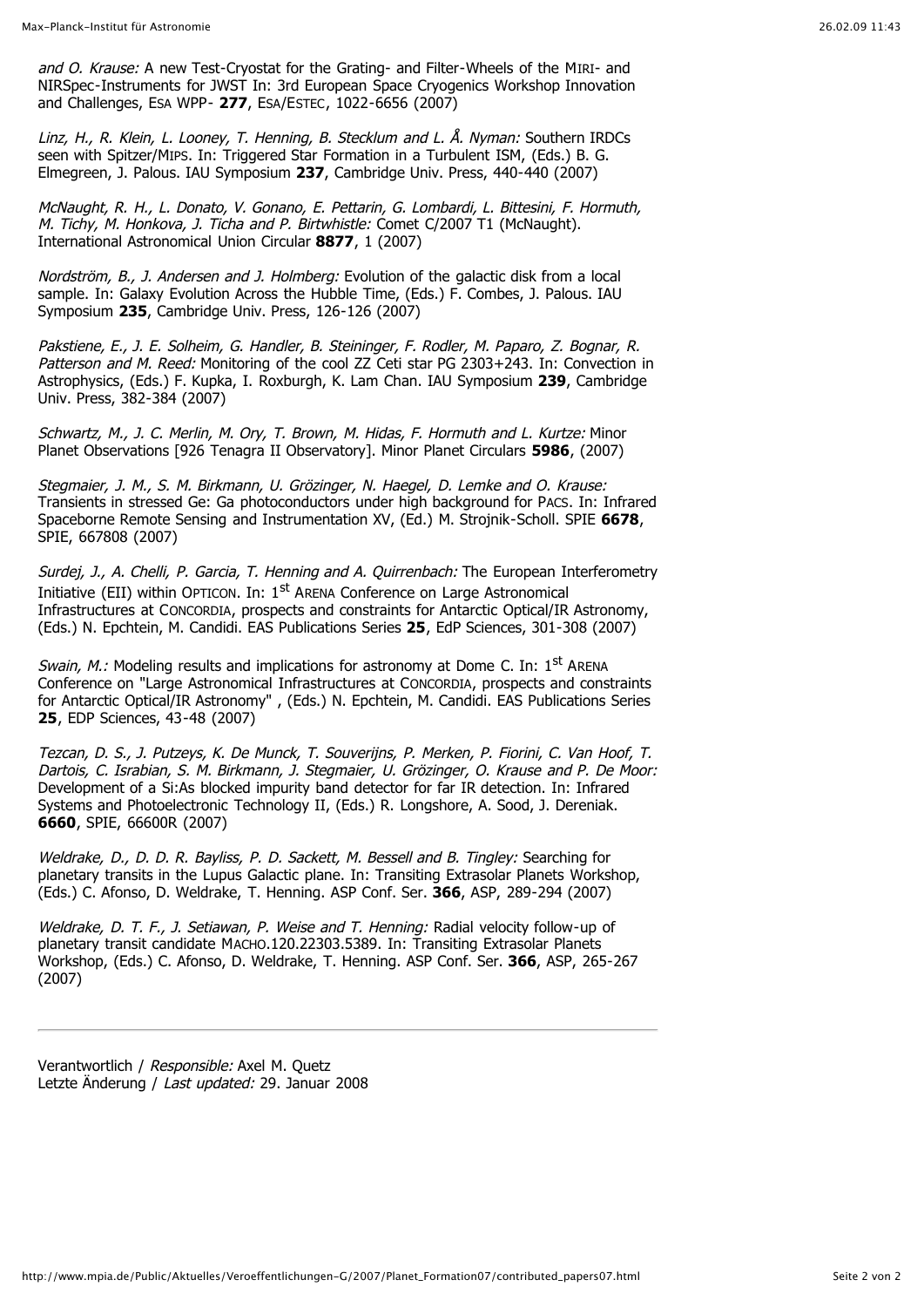## **Veröffentlichungen / Publications (2007)**

#### **Invited papers and reviews:**

Arce, H. G., D. Shepherd, F. Gueth, C. F. Lee, R. Bachiller, A. Rosen and H. Beuther: Molecular outflows in low- and high-mass star-forming regions. In: Protostars and Planets V, The University of Arizona space science series, (Eds.) B. Reipurth, J. Jewitt, K. Keil. University of Arizona Pr., Tucson 2007, 245-260

Beuther, H.: Physics and chemistry of hot molecular cores. In: Triggered Star Formation in a Turbulent ISM, (Eds.) B. G. Elmegreen, J. Palous. IAU Symposium **237**, Cambridge Univ. Press, 148-154 (2007)

Beuther, H., E. B. Churchwell, C. F. McKee and J. C. Tan: The formation of massive stars. In: Protostars and Planets V, The University of Arizona space science series , (Eds.) B. Reipurth, J. Jewitt, K. Keil. Univ. of Arizona Press, Tucson 2007, 165-180

Dullemond, C. P., D. Hollenbach, I. Kamp and P. D'Alessio: Models of the structure and evolution of protoplanetary disks. In: Protostars and Planets V, (Eds.) B. Reipurth, J. Jewitt, K. Keil. Univ. of Arizona Pr., Tucson 2007, 555-572

Feldt, M., R. Gratton, S. Hippler, H. M. Schmid, M. Turatto, R. Waters and T. Henning: The CHEOPS Project:characterizing exoplanets by opto-infrared polarimetry and spectroscopy. In: Exploring the Cosmic Frontier, ESO Astrophysics Symposia, (Eds.) A. P. Lobanov, J. A. Zensus, C. Cesarsky, P. Diamond. Springer, Berlin 2007, 261-264

Güdel, M.: The sun in time: activity and environment. Living Reviews in Solar Physics **4**, ?? (2007)

Herbst, W., J. Eislöffel, R. Mundt and A. Scholz: The rotation of young low-mass stars and brown dwarfs. In: Protostars and Planets V, The University of Arizona space science series, (Eds.) B. Reipurth, J. Jewitt, K. Keil. Univ. of Arizona Press, Tucson 2007, 297-311

Klahr, H.: Thermal convection in accretion disks. In: Convection in Astrophysics, (Eds.) F. Kupka, I. Roxburgh, K. Chan. IAU Symposium **239**, Cambridge University Pr., 405-416 (2007)

Luhman, K. L., V. Joergens, C. Lada, J. Muzerolle, I. Pascucci and R. White: The formation of brown dwarfs: observations. In: Protostars and Planets V, The University of Arizona space science series, (Eds.) B. Reipurth, J. Jewitt, K. Keil. Univ. of Arizona Press, Tucson 2007, 443-457

Millan-Gabet, R., F. Malbet, R. Akeson, C. Leinert, J. Monnier and R. Waters: The circumstellar environments of young stars at AU scales. In: Protostars and Planets V, The University of Arizona space science series, (Eds.) B. Reipurth, J. Jewitt, K. Keil. University of Arizona Pr, Tucson 2007, 539-554

Natta, A., L. Testi, N. Calvet, T. Henning, R. Waters and D. Wilner: Dust in protoplanetary disks: properties and evolution. In: Protostars and Planets V, The University of Arizona space science series, (Eds.) B. Reipurth, J. Jewitt, K. Keil. University of Arizona Pr., Tucson 2007, 767-781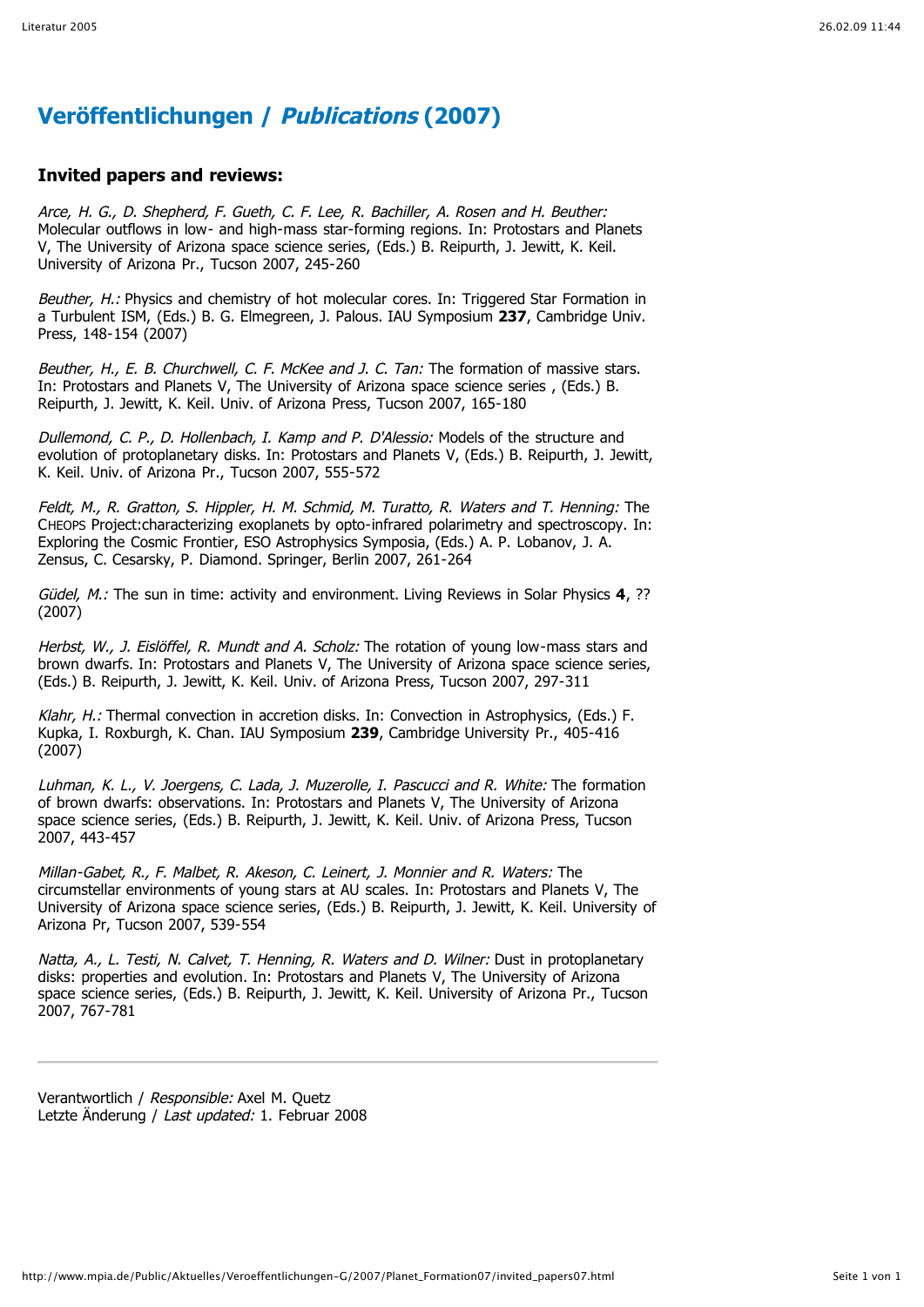# **Veröffentlichungen / Publications (2007)**

#### **Conference Proceedings & Books:**

Afonso, C., D. Weldrake and T. Henning (Eds.): Transiting Extrasolar Planets Workshop. ASP Conf. Ser. **366**. ASP, San Francisco 2007, 342p